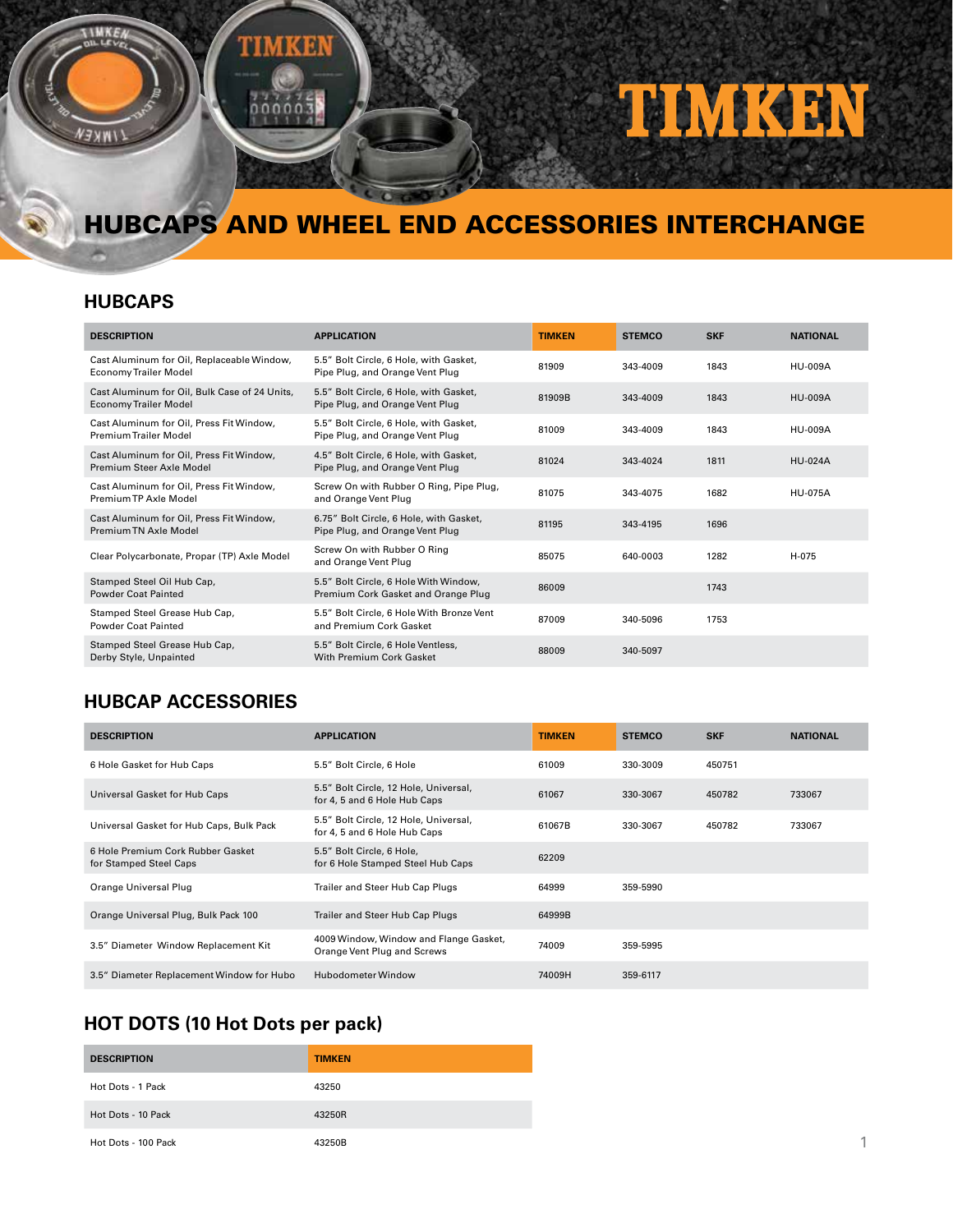

# HUBCAPS AND WHEEL END ACCESSORIES INTERCHANGE

### **DIGITAL HUBODOMETERS**

| <b>TIMKEN</b> | --    |            | <b>STEMCO</b> |
|---------------|-------|------------|---------------|
| 47001         | 47000 | RT1000-000 | 600-5499      |

#### **ANALOG HUBODOMETERS**

| <b>TIRE SIZE</b>   | <b>TREAD SIZE</b> | <b>MILES</b>  |                    |               | <b>KILOMETERS</b> |                    |               |
|--------------------|-------------------|---------------|--------------------|---------------|-------------------|--------------------|---------------|
|                    |                   | <b>TIMKEN</b> | <b>VEEDER ROOT</b> | <b>STEMCO</b> | <b>TIMKEN</b>     | <b>VEEDER ROOT</b> | <b>STEMCO</b> |
| 10" x 22"          | Extra High        | 46468         | 777717-465         | 650-0581      | 46294             | 777727-294         | 650-0526      |
| 11" x 24.5"        | Extra High        | 46468         | 777717-465         | 650-0581      | 46294             | 777727-294         | 650-0526      |
| $11'' \times 22''$ | Standard          | 46468         | 777717-465         | 650-0583      | 46294             | 777727-294         | 650-0528      |
| 12" x 24.5"        | Standard          | 46468         | 777717-465         | 650-0583      | 46294             | 777727-294         | 650-0528      |
| 10" x 20"          | <b>High Tread</b> | 46480         | 777717-490         | 650-0587      | 46308             | 777727-306         | 650-0532      |
| 11" x 22.5"        | <b>High Tread</b> | 46480         | 777717-490         | 650-0587      | 46308             | 777727-306         | 650-0532      |
| 10" x 20R"         | Standard          | 46500         | 777717-500         | 650-0598      | 46312             | 777727-310         | 650-0537      |
| 11" x 22.5"        | Standard          | 46500         | 777717-500         | 650-0598      | 46312             | 777727-310         | 650-0537      |
| 285/75R-24.5" STD  | Standard          | 46500         | 777717-500         | 650-0601      | 46312             | 777727-310         | 650-0539      |
| $9'' \times 20''$  | <b>High Tread</b> | 46500         | 777717-500         | 650-0601      | 46312             | 777727-310         | 650-0539      |
| 10" x 22.5"        | <b>High Tread</b> | 46500         | 777717-500         | 650-0601      | 46312             | 777727-310         | 650-0539      |
| 275/80R-24.5"      | <b>High Tread</b> | 46510         | 777717-510         | 650-0593      | 46315             | 777727-316         | 650-0532      |
| 295/75R-22.5"      | Standard          | 46525         | 777717-520         | 650-0610      | 46325             | 777727-326         | 650-0545      |
| 275/80R-22.5"      | Low Tread         | 46525         | 777717-520         | 650-0608      | 46325             | 777727-326         | 650-0545      |
| $9'' \times 20''$  | Standard          | 46525         | 777717-525         | 650-0608      | 46325             | 777727-326         | 650-0545      |
| 10" x 22.5"        | Standard          | 46525         | 777717-525         | 650-0608      | 46325             | 777727-326         | 650-0545      |
| 445/50R22.5"       | Standard          | 46525         | 777717-525         | 650-0608      | 46325             | 777727-326         | 650-0545      |

### **UNITIZED SPINDLE NUTS**

| <b>DESCRIPTION</b>           | <b>APPLICATION</b>                                            | <b>TIMKEN</b> | <b>STEMCO</b> |
|------------------------------|---------------------------------------------------------------|---------------|---------------|
| 3.480" - 12 Trailer Axle     | Pro-Par Trailer Axle, Meritor TP, Eaton P-22                  | 412-3480      | 447-4723      |
| 2.625" - 16 Trailer Axle     | 17.000 - 22.500# Meritor, Dana, Eaton                         | 416-2625      | 447-4743      |
| 1.5" - 18 Front (Steer) Axle | 2.000# Meritor, Ford, Eaton                                   | 418-1500      | 448-4837      |
| 1.5" - 12 TPI Steer          | 12,000# Meritor, Navistar                                     | 412-1500      | 448-4836      |
| 3.25" – 12 TPI Drive         | 34,000 - 46,000# Eaton, Meritor, Dana, Navistar, 50,000# Mack | 412-3250      | 448-4973      |